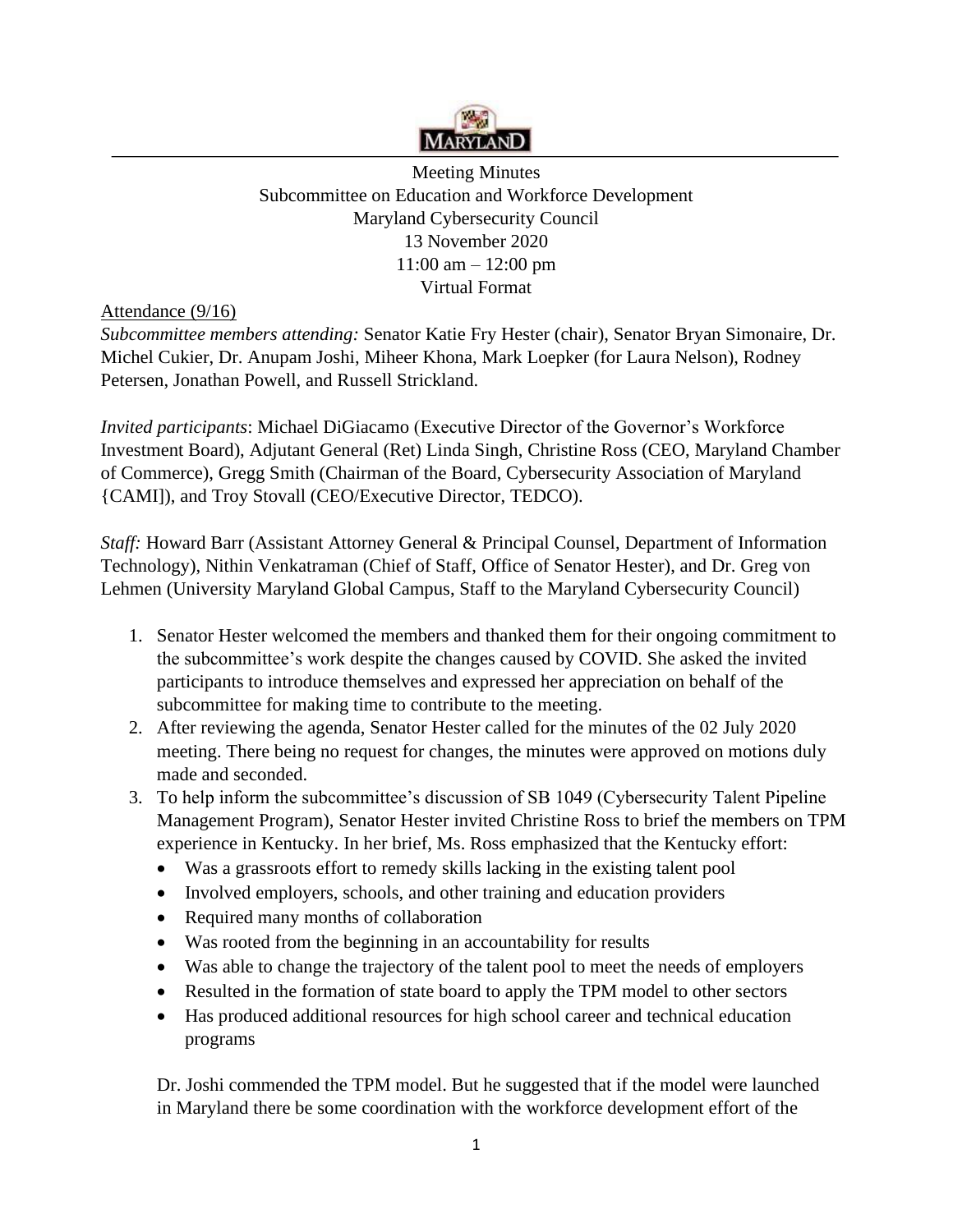Greater Washington Partnership. He observed that several USM institutions are participating in the latter and that meeting disparate requirements of different initiatives would be challenging.

Rodney Petersen agreed that TPM is an effective model but stated that there could be value in leveraging existing structures rather than launching a new effort. These other structures include not only the Great Washington Partnership but CyberMaryland, the Maryland Business Roundtable, and the DHS/NSA Centers of Excellence.

Troy Stovall applauded the focus of the subcommittee. He observed that it is no good to build new firms without the workforce to sustain them. Higher education is degree driven. There is a need for the postsecondary sector to be nimbler, offering just-in-time badging and certificates. This will entail a tectonic shift in the postsecondary business model. Finally, he noted that an intentionality about equity and the inclusion of traditionally under-represented groups is critical to building the needed workforce.

Senator Hester expressed her appreciation for all of the comments. She agreed that there are many initiatives aimed at workforce development in Maryland and the Capitol Region. What seems to be lacking, however, is a center of gravity that could pull these efforts together. She noted several considerations that are key to her :

- High unemployment in Maryland
- GBC's workforce report and many recommendations
- The upcoming CAMI workforce survey
- The likelihood that with the new Democratic administration there will be significant federal funds targeted on workforce development

She explained that the driving idea behind SB 1049 is to establish this center of gravity which could also serve as a vehicle for the expected federal funds in 2021. To help sort out what the subcommittee should recommend, she suggested a small subgroup to identify the top 3-4 recommendations it could endorse for possible action in the next legislative session.

Dr. Joshi mentioned Senator Schumer's Endless Frontiers Act, which would provide \$100 billion for research in quantum, cyber and other areas in which Maryland is strong. He noted that the Mid-Atlantic Quantum Alliance among universities shows the value of coordination and stated that state-level coordination on workforce development would be valuable.

Senator Hester invited Senator Simonaire, Michael DiGiacamo, General Singh, and Greg Smith to share any thoughts they would like to share.

Senator Simonaire indicated that the objective of establishing a center of gravity was a good one, that the challenge was to make it realizable, and that a subgroup to clarify and substantiate the top 3-4 priorities would be useful.

Mr. DiGiacamo observed that with high employment and a changing job market, there is a need to connect people with the training and education opportunities that are available and